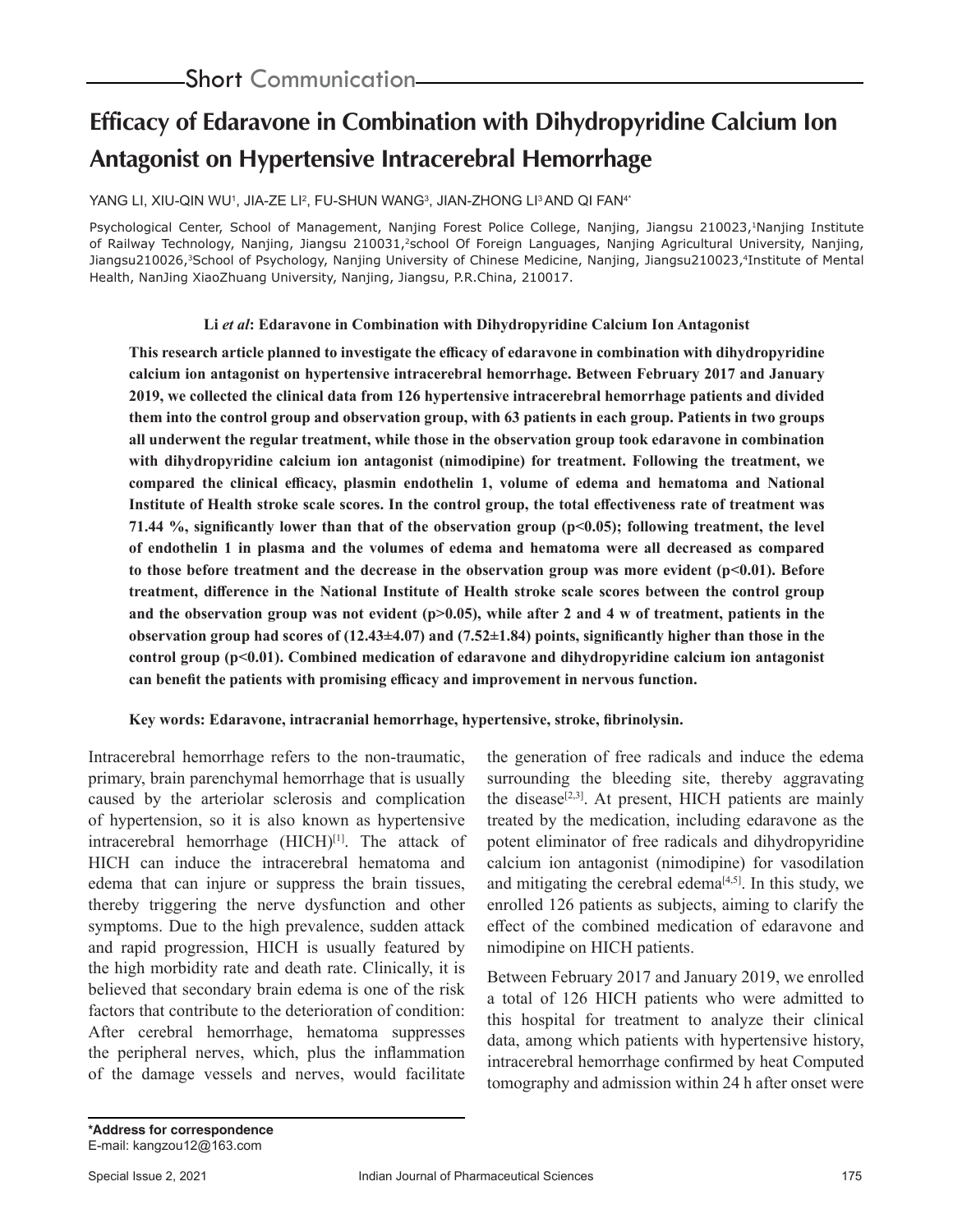enrolled, while those with severe dysfunction in liver or kidney, or with traumatic hematoma were excluded. These patients were divided into two groups, control group and observation group, with 63 patients in each group. In the control group, there were 37 males and 26 females, aged between 51 and 72 y old, with an average of  $(59.78 \pm 5.27)$  y; for hemorrhage site, there were 26 patients with hemorrhage in basal ganglia, 11 in lobe, 16 in thalamus and 10 in cerebellum. In the observation group, there were 38 males and 25 females, aged between 52 and 73 y old, with an average of (59.  $85\pm5.31$ ) y; for hemorrhage site, there were 25 patients with hemorrhage in basal ganglia, 9 in lobe, 18 in thalamus and 12 in cerebellum. Differences in the baseline data showed no statistical significance between two groups  $(p>0.05)$ .

Patients in the two groups underwent the regular comprehensive treatment, including oxygen inhalation, medication of mannitol to control the intracerebral pressure, sustaining the water-electrolyte balance, anti-inflammation and protecting the brain cells. In observation group, patients would additionally take 30 mg edaravone via intravenous infusion (Xi'an Lijun Pharmaceutical Co., Ltd, SFDA Approval No.: H20120042, 20 mL: 30 mg), twice a day for 14 d, besides, 10 mg nimodipine (Shandong Xinghua Pharmaceutical Co., Ltd, SFDA Approval No.: H10950226, 2 mg: 10 mL) was given via intravenous infusion in 500 mL 5 % glucose solution, once per day, for 10 d, which was then changed into the oral administration of 40 mg nimodipine (Yabao Pharmaceutical Group Co., Ltd; SFDA Approval No.: H14022821, 20 mg/tablet), three times a day, for 30 d.

Clinical efficacy was compared between two groups as per the following criteria: Excellence for decrease in edema volume by 10 mL or more, in National Institute of Health stroke scale (NIHSS) scores by 75 % or more; improvement for decrease in edema volume by 5 to 9 mL, and in NIHSS score by 25 % to 74 %; failure for decrease in NIHSS score by less than 25 %, and no improvement in the mental status, consciousness or hematoma. Total effectiveness was the total cases of excellence and improvement. We compared the level of endothelin 1 (ET1) in plasma, edema and hematoma volume and NIHSS scores between two groups. NIHSS scale included the following items: consciousness, limb motion, gaze and facioplegia, with a score ranging from 0 to 42 points.

SPSS 17.0 software was used for data analysis in this study. Measurement data in normal distribution were presented by mean  $\pm$  standard deviation, and compared between two groups by t test. Enumeration data were presented by n (%), and compared by chi-square test. p<0.05 suggested that the difference had statistical significance.

In the control group, the total effectiveness rate was significantly lower than that in the observation group (p<0.05; Table 1).

Following treatment, the level of ET1 in plasma and the volume of edema and hematoma were all decreased in two groups as compared to those before treatment, and the decreases in the observation group were more evident than those in the control group  $(p<0.01;$  Table 2).

No significant differences were identified in comparison of the NIHSS scores before treatment between two groups ( $p > 0.05$ ), while after two or four w of treatment, patients in the observation group gained a higher NIHSS score than that in the control group ( $p<0.05$ ; Table 3).

| Item                           | Control group (n=63) |                | Observation group (n=63) |                |          |        |
|--------------------------------|----------------------|----------------|--------------------------|----------------|----------|--------|
|                                | N                    | Percentage (%) | N                        | Percentage (%) | $\chi^2$ | p      |
| Failure                        | 18                   | 28.56          | 6                        | 9.52a          | 6.5783   | < 0.05 |
| Improvement                    | 23                   | 36.51          | 24                       | 38.09          | 0.0347   | >0.05  |
| Excellence                     | 21                   | 33.33          | 33                       | 52.39a         | 3.4926   | >0.05  |
| Total<br>effectiveness<br>rate | 44                   | 71.44          | 57                       | 89.48a         | 6.5324   | < 0.05 |

**TABLE 1: COMPARISON OF THE CLINICAL EFFICACY BETWEEN TWO GROUPS [N (%)]**

Note: <sup>a</sup>p<0.05 represents the significant difference in comparison between groups.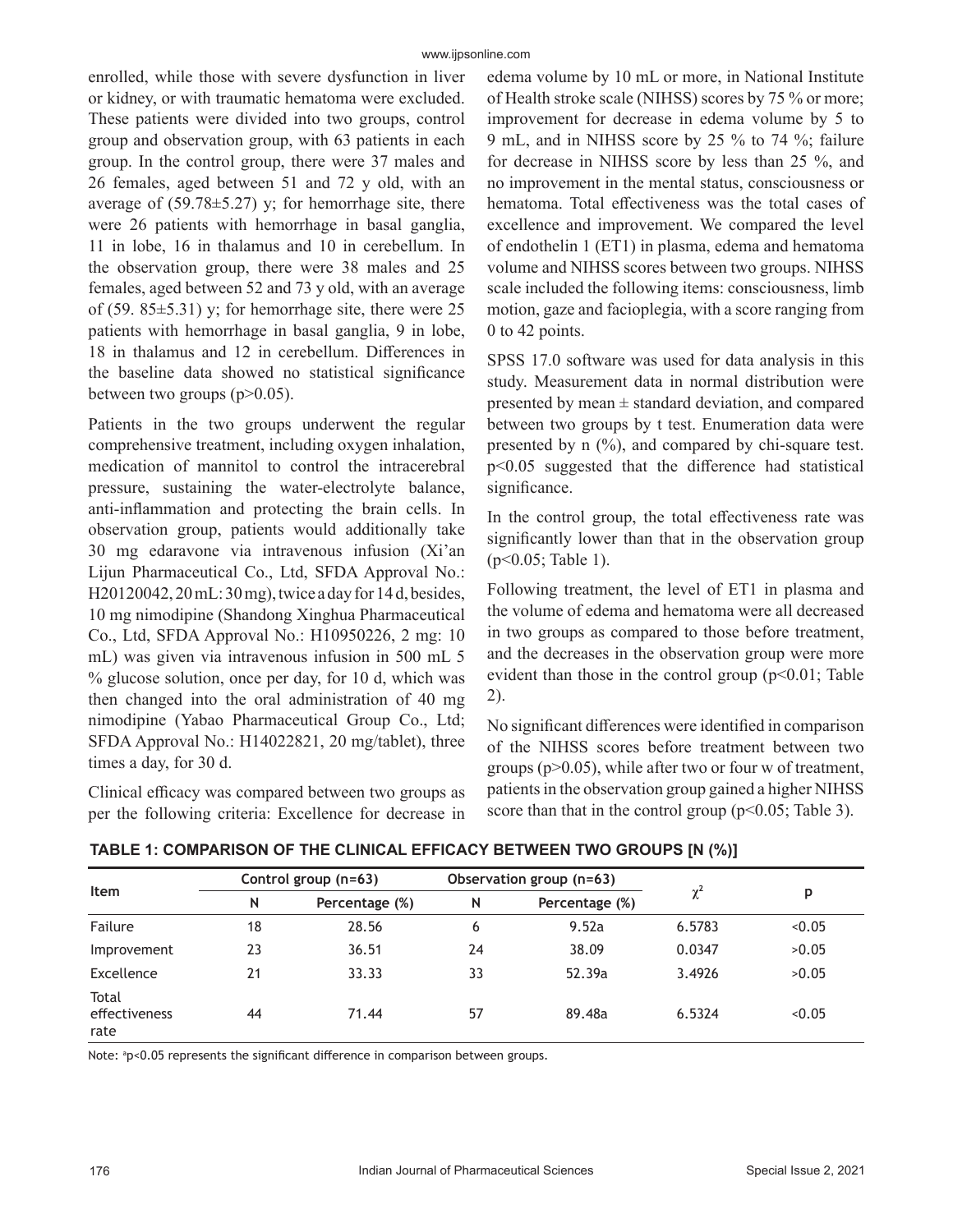| Group                           | Time points                         | Plasma ET1 (ng/L)                                    | Edema volume (mL)                               | Hematoma volume (mL)                              |
|---------------------------------|-------------------------------------|------------------------------------------------------|-------------------------------------------------|---------------------------------------------------|
| Control group (n=63)            | Before treatment<br>After treatment | 129.66±11.64<br>$93.54 \pm 8.69^a$                   | $6.87 \pm 2.09$<br>$4.54 \pm 1.39$ <sup>a</sup> | $20.46 \pm 3.72$<br>$15.36 \pm 3.90^a$            |
| t                               |                                     | 19.0814                                              | 7.0912                                          | 7.2494                                            |
| <sup>a</sup> p                  |                                     | < 0.01                                               | < 0.01                                          | < 0.01                                            |
| Observation group<br>$(n = 63)$ | Before treatment<br>After treatment | $130.52 \pm 11.43$<br>$73.21 \pm 8.34$ <sup>ab</sup> | $6.54\pm2.41$<br>$2.10 \pm 1.24$ <sup>ab</sup>  | $21.57 \pm 3.97$<br>$9.87 \pm 3.53$ <sup>ab</sup> |
| t                               |                                     | 31.0811                                              | 12.5211                                         | 16.8721                                           |
| ap                              |                                     | < 0.01                                               | < 0.01                                          | < 0.01                                            |
| t                               |                                     | 12.9499                                              | 9.9861                                          | 7.9952                                            |
| bp                              |                                     | < 0.01                                               | < 0.01                                          | < 0.01                                            |

#### **TABLE 2: COMPARISON OF THE ET1 LEVEL IN PLASMA AND VOLUMES OF EDEMA AND HEMATOMA BETWEEN TWO GROUPS (MEAN ± SD)**

Note: a p<0.01 represents the significant difference of intragroup comparison; b P < 0.01 represents the significant difference of observation group vs control.

|                          |                         | After treatment               |                              |  |
|--------------------------|-------------------------|-------------------------------|------------------------------|--|
| Group                    | <b>Before treatment</b> | After two w                   | After four w                 |  |
| Control group (n=63)     | $22.92 \pm 6.74$        | $16.59 \pm 5.12$              | $11.49 \pm 1.80$             |  |
| Observation group (n=63) | $21.66 \pm 7.33$        | $12.43 \pm 4.07$ <sup>a</sup> | $7.52 \pm 1.84$ <sup>a</sup> |  |
| t                        | 0.9732                  | 4.8958                        | 11.9122                      |  |
| ap                       | >0.05                   | < 0.01                        | < 0.01                       |  |

#### **TABLE 3: COMPARISON OF THE NIHSS SCORES BETWEEN TWO GROUPS (MEAN ± SD)**

Note: <sup>a</sup>p<0.05 represents the significant difference with control group.

In cerebral hemorrhage, the major pathological injuries include the post-hemorrhagic mechanical suppression of hematoma on the surrounding brain tissues, injury of hemorrhage to brain tissues and the aggravation of inflammation induced by the activated inflammatory cells after hematoma, which pose severe threatens to the life of patients<sup>[6]</sup>. Patients, however, usually suffer the deterioration of HICH, since the attack of hemorrhage activates the polymorphonuclear leukocyte that increases the autophagic activity and generation of free radicals, thereby inducing the peroxidation of lipid, injury to the vascular endothelial cells and increase in the membrane permeability<sup>[7]</sup>. Thus, elimination of free radicals is of great significance in treatment of HICH. Evidence has shown that edaravone in combination with dihydropyridine calcium ion antagonist can improve the efficacy, with shrinkage in the volumes of edema and hematoma and recovery of nerve functions[8].

In this study, we found that the total effectiveness rate in the control group was 71.44 %, significantly lower than the observation group, and after treatment, the level of ET1 in serum, edema and hematoma volumes were all lowered as compared with the levels before treatment, while the decreases in the observation group

were more evident. No significant difference was found in comparison of the NIHSS scores before treatment, while the scores in the observation group, after two and four w of treatment, were all higher than those in the control group, which was similar to the findings of Jun $qiang[9]$ , demonstrating that on the basis of the regular comprehensive treatment, edaravone in combination with dihydropyridine calcium ion antagonist can decrease the level of ET1 in serum, with the shrinkage in the volumes of hematoma and edema, which benefit the recovery of nerve function with precise efficacy.

Edaravone, as one of the eliminator of free radicals, can eliminate the cytotoxic hydroxide radicals in brain tissues, which can decrease the concentration of hydroxide radicals and curb the brain edema<sup>[10]</sup>. In addition, edaravone can increase the expression of nerve growth factors to protect the brain tissues, thereby benefiting the recovery of nerve function. ET1, mainly distributed in the cardiovascular and nervous system, has a potent ability of vasocontraction<sup>[11]</sup>. HICH patients, due to the calcium overload in nerve cells, suffer from the brain injury, which, plus the ischemia and hypoxia, can induce the massive generation of ET1 in the damaged vascular endothelial cells, thus